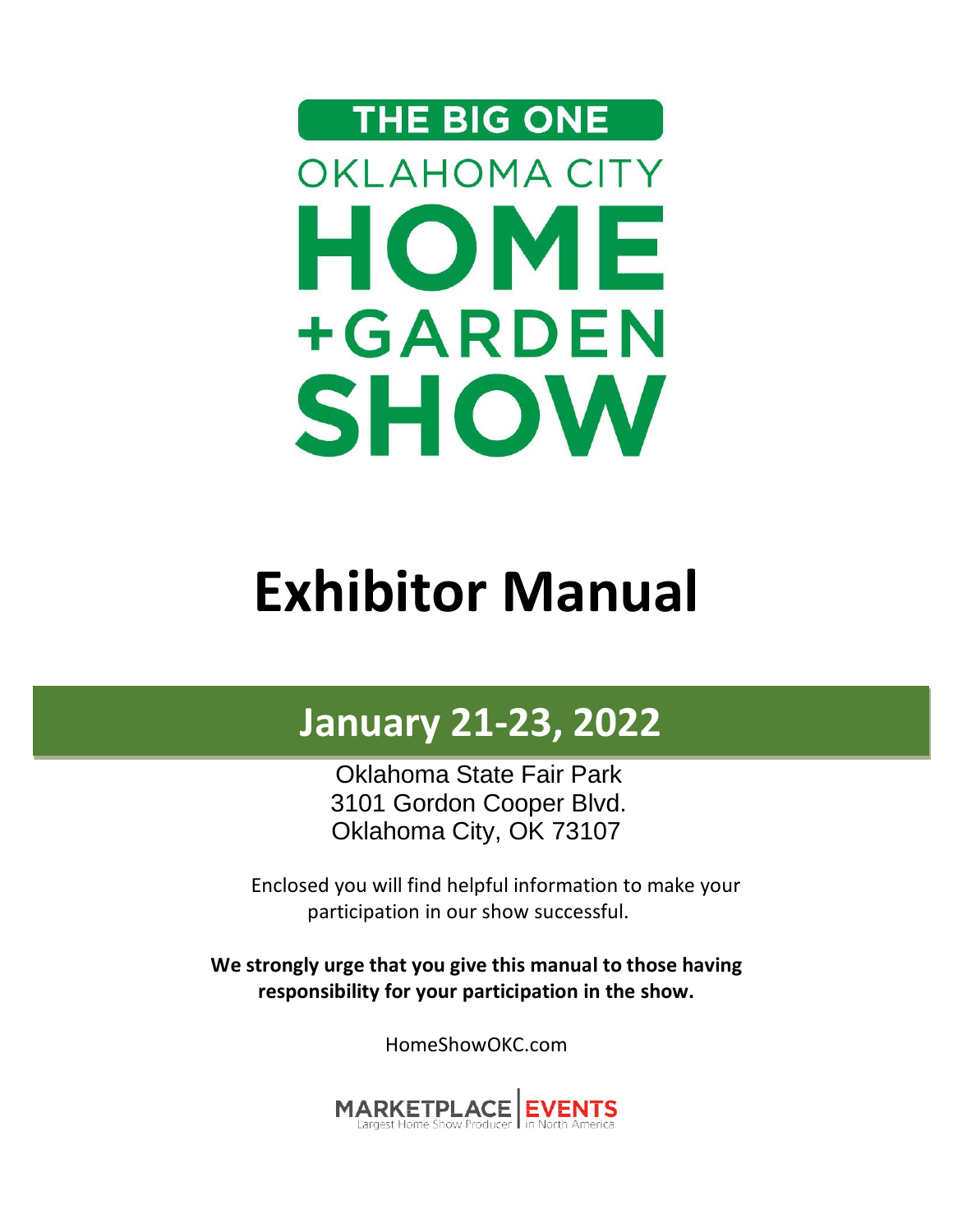#### We look forward to welcoming you personally to the **2022 OKC Home + Garden Show.**

**Mari Franco Anne Ryan**  786-564-4124 405-832-9090

Show Manager Senior Exhibit Sales Consultant

**Erin Calabritto Ashley McKenzie** Operations Manager Show Coordinator 919-674-0409 704-969-6818

### **SHOW MANAGEMENT**

The OKC Home + Garden Show is produced and managed by: **Marketplace Events** 2000 Auburn Dr. Suite 200 |Beachwood, OH 44122 [homeshowokc.com](http://www.homeshowokc.com/)

### **SHOW FACILITY**

**State Fair Park--- Bennett Event Center** 3101 Gordon Cooper Blvd. | Oklahoma City, OK 73107 P: 405-948-6700 [http://www.okstatefair.com](http://www.okstatefair.com/)

### **SHOW DECORATOR**

**Fern Expo** Phone: 800-774-1251 [www.fernexpo.com](http://www.fernexpo.com/)

#### **ADVANCE ORDER DEADLINE: January 7, 2022**

Booth Furnishings: tables, chairs, carpeting, displays & labor. Forklift Service - **\*No outside forklifts are allowed – all forklift service must go through Fern\***

### **UTILITIES**

**Electric & Internet** These services are provided by State Fair Park

**Private wireless networks and hard-wired internet services-**OKC State Fair Park - 405-242-0104 l [wireless@okstatefair.com](mailto:wireless@okstatefair.com)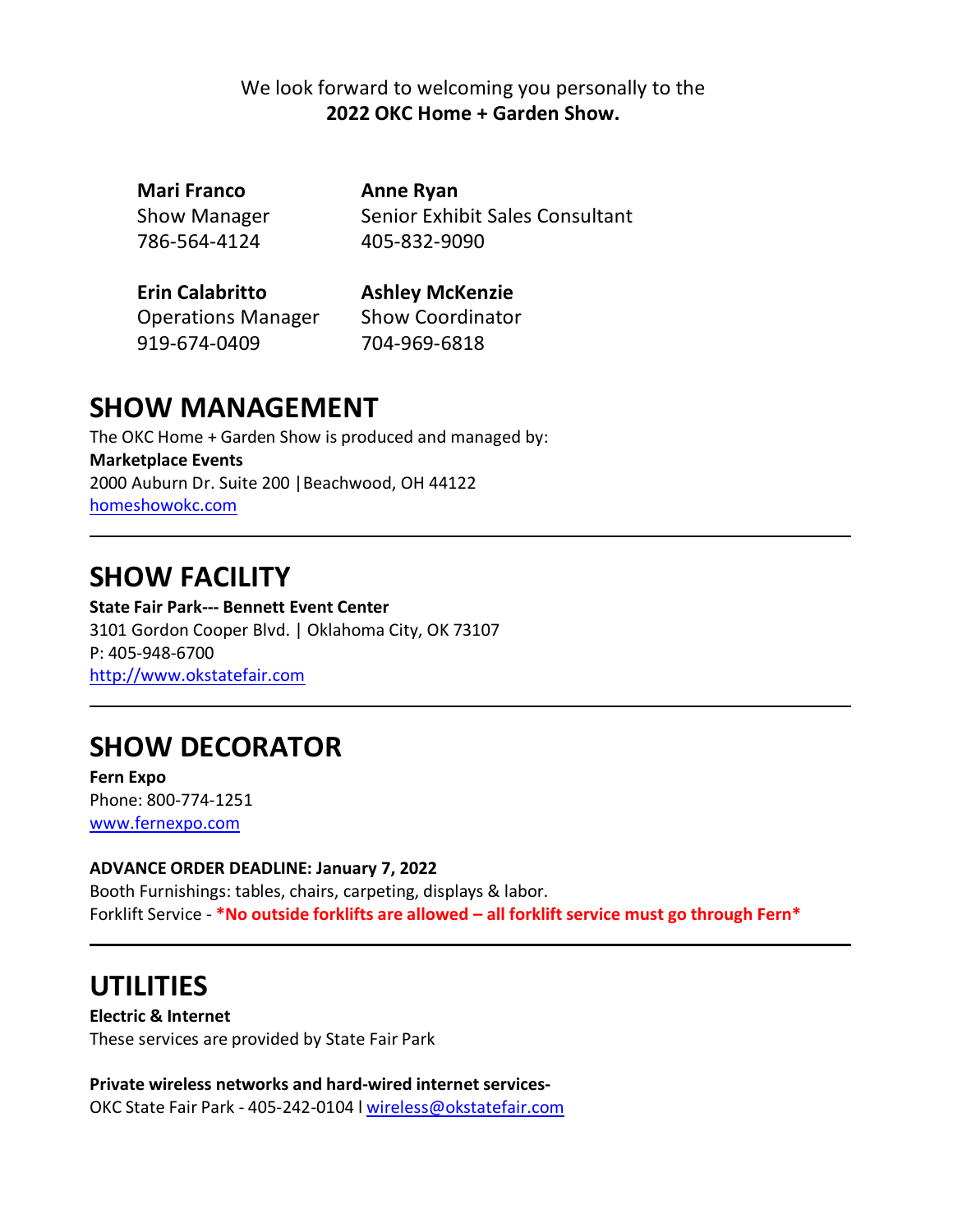**Electric**— Standard 110 electrical is available for all exhibitors. If you need additional electric, there is an order form located in the online exhibitor kit: https://oklahomacityhomeshow.com/Exhibitor-Kit

Return to the Ashley McKenzie at [AshleyM@mpeshows.com](mailto:AshleyM@mpeshows.com) **(before January 10, 2022)**

### **MOVE-IN | MOVE-OUT DAYS AND HOURS**

**Move-In - ALL ACCOUNTS MUST BE PAID IN FULL BEFORE YOU MOVE IN**

**Please see the Move-In Map for your specified move in time (located on the Exhibitor Kit online).**

| Tuesday, January 18   | By appointment only                                                 | NOON - 6:00 pm      |
|-----------------------|---------------------------------------------------------------------|---------------------|
| Wednesday, January 19 | No vehicles in the building after<br>5pm                            | 8:00 am - 6:00 pm   |
| Thursday, January 20  | Rollup doors close at NOON<br>NO driving on the floor after 1:00 pm | $8:00$ am - 6:00 pm |

\*\*Drive-in passes will be available for exhibitors. Passes are given out before you drive in. You must have a drive-in pass in your vehicle PRIOR to lining up for move in. PLEASE BE SURE PASS IS CLEARLY VISIBLE ON THE DASHBOARD AND NOT OBSCURED BY DECALS OR OTHER PAPER. \*\*

**\*\*No children under the age of 18 allowed in building during move in.\*\***

If you need to make arrangements to set up after 6:00 pm, please do so at the Show Office.

All exhibitors sampling or selling an edible item must have a food thermometer and be in their booth at 9:00 am on Friday and must remain until checked by the Department of Health. All Sampling must be pre-approved no later than **January 7, 2022** by State Fair Park. Apply at this LINK: <https://okstatefair.wufoo.com/forms/z1azj8ns0cfmqnu/>

Exhibitors without annual health permits must purchase one that morning for \$140 (total for both permits.) Any water used for mixing or sampling **must be Dasani brand!**

### **After 1:00 pm on Thursday, absolutely NO vehicles will be allowed on the show floor.**

### **Move-Out**

Sunday, January 23 5:05 pm – 10:00 pm Monday, January 24 8:00 am – Noon

No dismantling/removal of exhibits will be permitted before 5:05 pm on Sunday, January 23, 2022.

The roll up doors will not be opened until all attendees & any children under the age of 16 have left the show floor.

**Your display must be removed by NOON, Monday January 24, 2022.**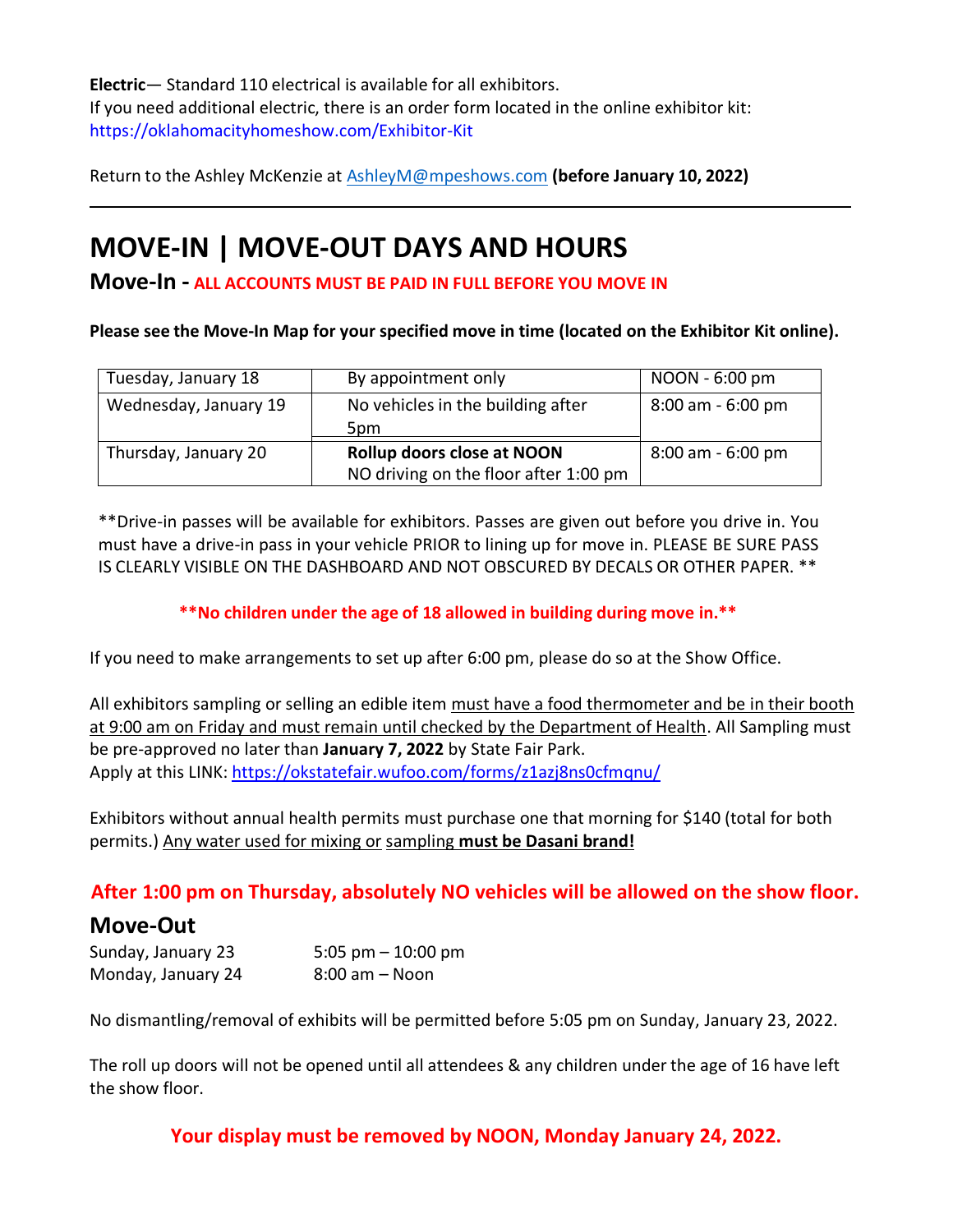This includes any residue left on the floor (Visqueen, tape, and mulch/dirt) AND any materials staged outside the facility. State Fair Park will bill for any damage or trash left in booth.

### **SHOW HOURS**

| Friday   | January 21, 2022 | Noon - 8:00 pm        |
|----------|------------------|-----------------------|
| Saturday | January 22, 2022 | $10:00$ am $-8:00$ pm |
| Sunday   | January 23, 2022 | 11:00 am $-$ 5:00 pm  |

**Exhibitors may enter the show one hour before opening.**

### **EXHIBITOR BADGES**

Exhibitor badges are NOT mailed out prior to the show. Badges can be picked up in the Show Office during move-in. **During Show hours please pick up your badges at the Home Show Info Desk in the front lobby of the Bennett Event Center.**

Plastic badge holders are provided. Exhibitor badges are not required during move in, but you must have it to enter the show during show hours.

Six exhibitor badges are provided for up to 599 square feet of space purchased. 10 badges provided for booths 600 square feet and greater. If you have different staff members working your booth on different days, you are encouraged to drop off your badge each night at the Info Desk so that your company does not run out of badges during the show.

#### **EXHIBITOR BADGES MAY NOT BE USED AS ADMISSION TICKETS.**

### **COMPLIMENTARY TICKETS**

Each exhibitor will receive 20 complimentary tickets. These will be mailed out three weeks prior to the show. You should receive them approximately two weeks before the show. Tickets will only be mailed out if your account has been paid in full.

**COMPLIMENTARY TICKETS ARE NOT TO BE DISTRIBUTED AT THE ENTRANCE OF THE SHOW**. Use your tickets to invite potential customers to the show, as a thank you to good customers,and for friends and family.

### **WILL CALL**

Will Call will be in South lobby of the Bennett Event Center at the Home Show Info Desk. Please leave your tickets in INDIVIDUALLY marked envelopes with FIRST AND LAST NAME for your guests.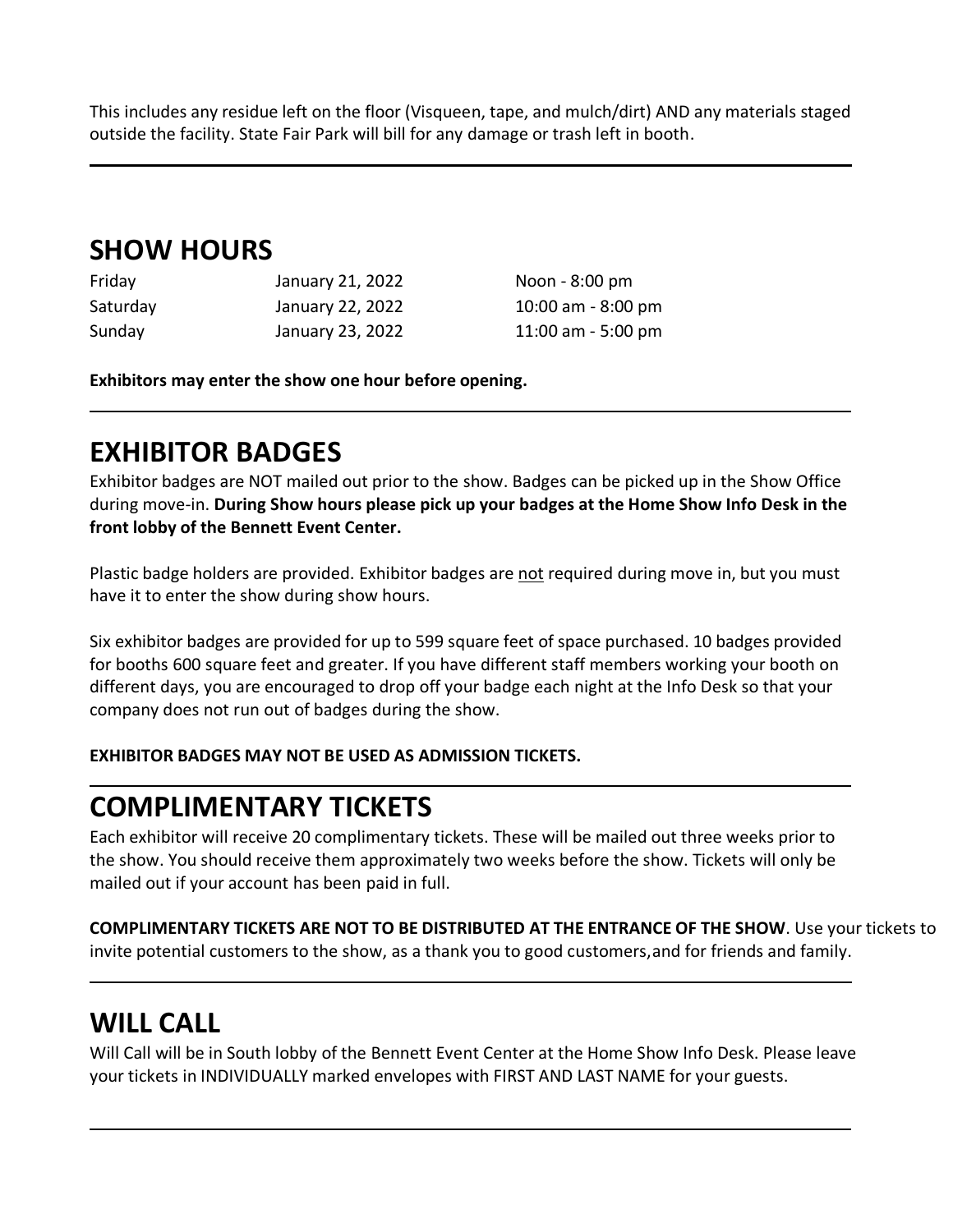### **MARKETING OPPORTUNITIES FOR EXHIBITORS**

Please visit our website **[oklahomacityhomeshow.com](http://www.oklahomacityhomeshow.com/)** and click on the **"MARKETING OPPORTUNTIES"** link at the bottom of the page to take advantage of our many affordable marketing opportunities that will maximize your investment in the show and drive traffic to your booth.

### **DECORATOR SERVICES**

Fern is the show decorator and provides carpet, tables, chairs, cleaning, signage, etc. They also provide forklift services (exhibitors are not permitted to utilize their own forklifts). Please order these items/services directly from them. To learn more about their services visit [www.fernexpo.com](http://www.fernexpo.com/) or the Decorator Manual which is available in our online exhibitor kit.

### **PARKING**

Parking is available at various lots around the State Fair Park buildings on a first-come first-served basis. **Restocking Trailers** will park in the spaces on Kiamichi Place or behind the Bennett Event Center. **Empty Trailers** will park south of the Bennett Event Center in the RV Parking, across the railroad tracks.

### **UTILITIES AND SERVICES POLICY**

State Fair Park provides electricity and other services for a fee. For safety reasons, State Fair Park personnel must perform installation of all utility services involving electrical, water, water drainage and internet/telephone connections.

500 Watts/110 Volt electricity is provided every 30 feet for linear exhibit spaces. **Exhibitors must provide a 16-gauge or larger grounded extension cord (this is NOT a standard extension cord).**

In the Bennett Event Center building, electric outlets are provided in the floor and on posts. We suggest a 20'-30' cord. Contact Show Management to verify how far your booth is from power if you have any concerns. Electrical boxes are generally pulled prior to move-in. If you are in a 20x20 or larger space and need the box dropped back into the floor, please visit the show office.

*Please note that there is one electrician serving the entire building, and they take union-specified breaks, so there could be a wait from the time you make a request. Additionally, they finish work at 4:00 pm, and should you need after-hours service, there will be a significant overtime charge. Please plan accordingly.*

If requesting an electrical box for your space, the electrician will set it up at a charge on an hourly labor rate.

**If you need something other than 15 amps of 110 volts (if you can plug it all into a power strip and plug the power strip into your living room wall without tripping the breaker, you'll be fine with provided power) you will need to purchase additional electric. Please fill out the electrical form**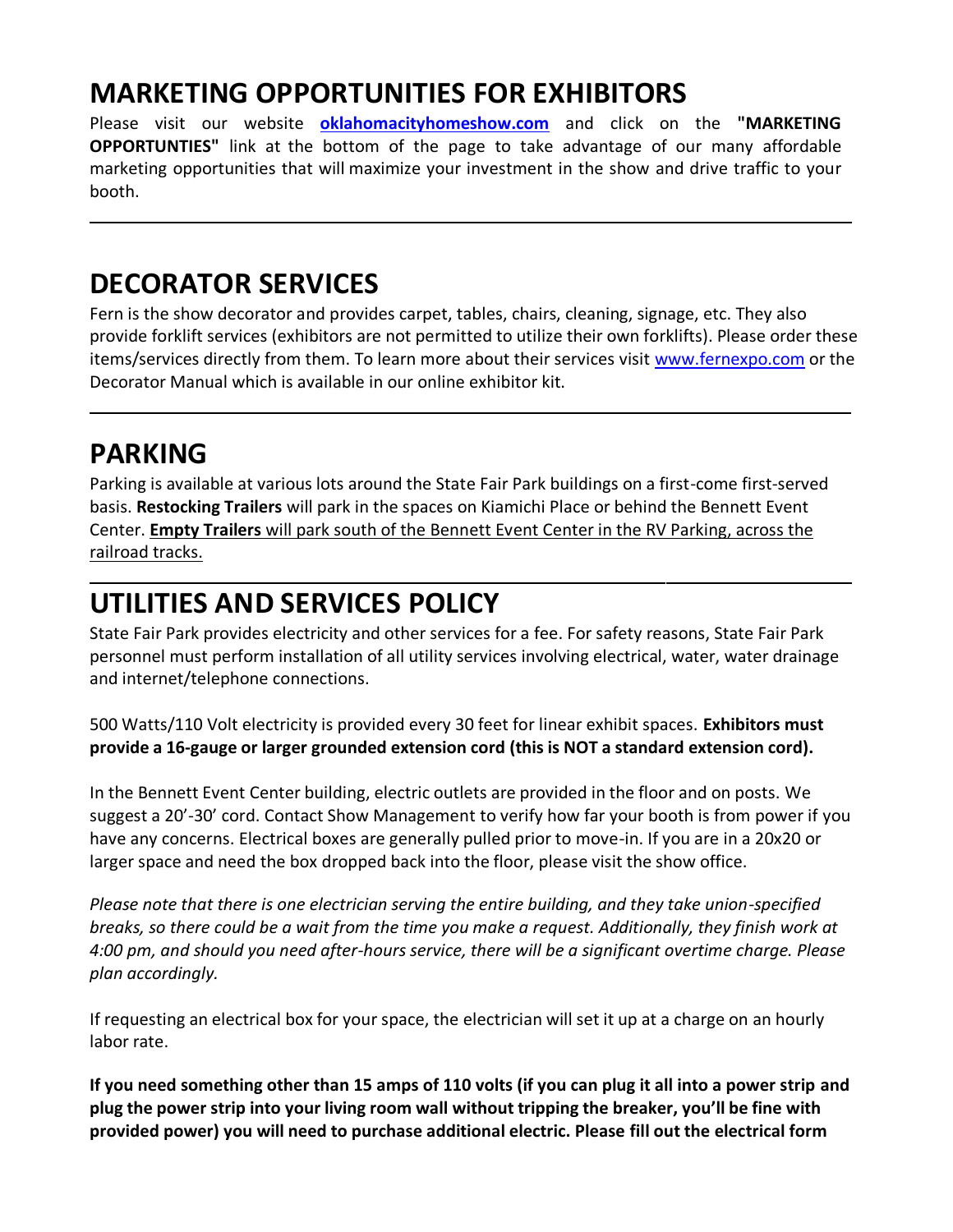### **BOOTH INFORMATION, RULES & REGULATIONS**

Exhibit booths will have an 8' draped back wall. On each side, a draped side rail will extend from the back of the booth to the front of the booth **at a height of 3'**. The drape color is black. Tables, chairs, etc. **are not included**with the cost of your exhibit booth.

**TENTS AND CANOPIES ARE NOT PERMITTED.**

#### **Staffing Your Booth**

All exhibitors are expected to be in their booths during all published show hours, as we do receive consumer complaints about un-manned displays**. Our visitors pay an entrance fee and expect to be** able to do business with our exhibitors at any time during show hours. If you are in violation of this **rule, your company may not be permitted to exhibit with us in the future.**

#### **Demonstrations and Handouts**

Exhibitors demonstrating products and/or distributing marketing materials, product samples or souvenirs are not permitted to do outside the confines of their rented exhibit area. **Working in the aisle is strictly prohibited and will be enforced by show management.**

#### **BALLOONS ARE NOT PERMITTED PER STATE FAIR PARK.**

#### **Booth Guidelines**

Exhibitors can build their booth up to 8 ft. high. This includes back wall and sidewalls. If you are looking to builder higher than 8 ft., please contact show management for prior approval. If your display includes a sign attached to the back wall, you must also get approval from show management and the following rules apply:

- Signs and banners are to be hung from drape, positioned no higher than 8 ft. high
- TOTAL HEIGHT OF SIGN MUST NOT EXCEED 2 FEET FROM TOP OF DRAPE LINE, IF permanently affixed to the booth.
- Sign must be single sided, professionally finished on the back side and no PVC pipe allowed.

### **FLOORING**

Flooring is not included in the cost of your exhibit booth and is required. Floor covering must cover 100% of the booth's square footage. Carpeting, Astroturf, hardwood, trade show flooring squares,tile, vinyl flooring etc., may be used.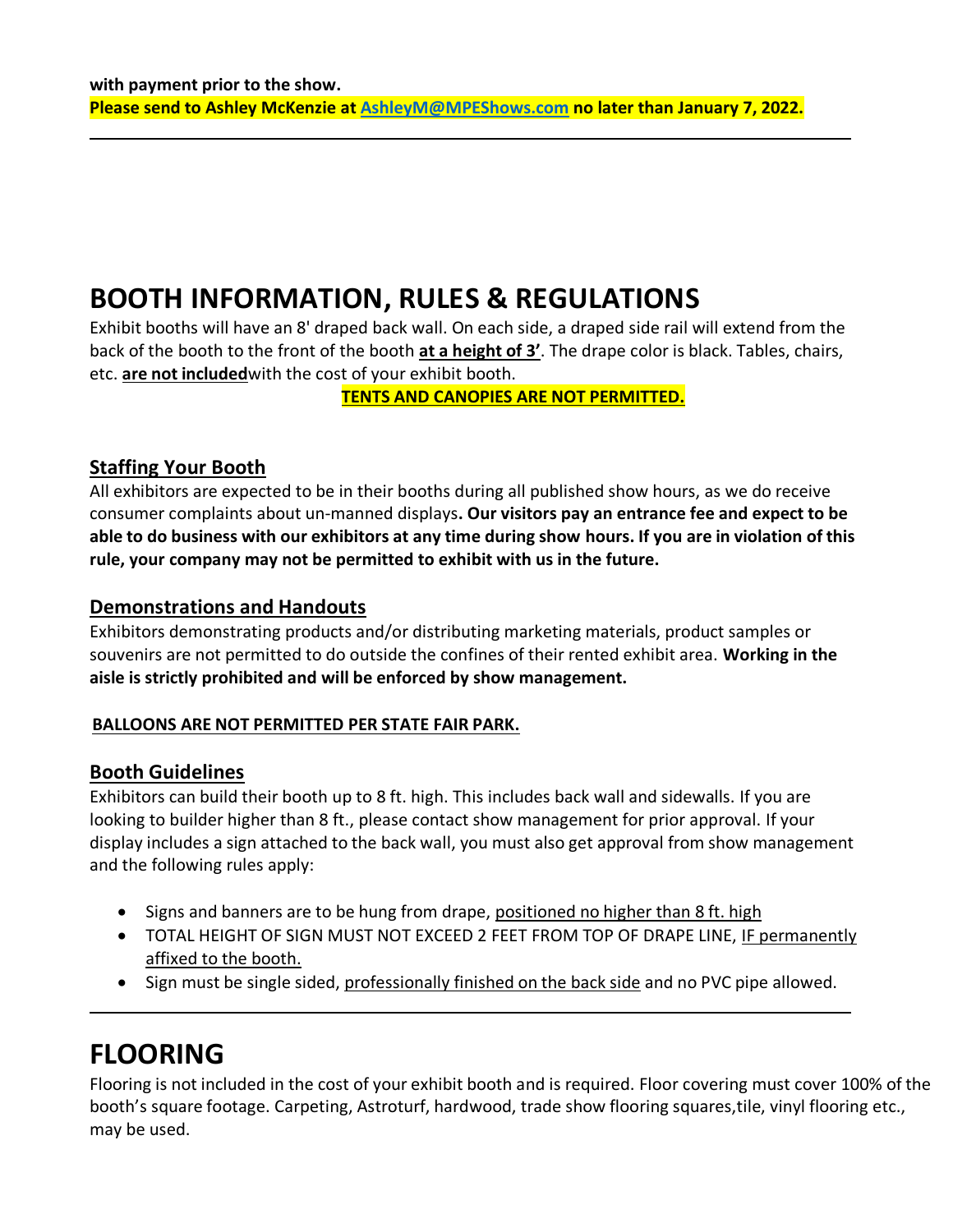All edges of carpeting must be secured using double-sided tape on the underside of the carpet. The Fire Marshall checks every carpet prior to opening the show. Please make sure to take careof this. **Duct tape is not permitted. Complimentary double-sided tape is available in the show office!**

Visqueen, tarp, or landscaper fabric must be placed on the floor before laying bricks, patios, mulch, etc. Do not drill holes, nail glue or affix flooring on any State Fair Park building floors. Any damage to the floors will be repaired at the exhibitor's expense.

### **TABLE COVERINGS**

It is mandatory that all tables are properly covered and skirted. Skirting must go from the edge of the table to the floor on all VISIBLE sides. *All skirting must be pressed and neat.* **Use of plastic tablecloths, sheets, shower curtains or any type of "makeshift" tablecloths is not permitted**. We strictly enforce this and will skirt all incorrectly skirted tables at the exhibitor's expense. Fine furniture may be left uncovered.

All inventory and personal items must be stored COMPLETELY OUT OF SIGHT. Your booth should look professional and inviting to the attendee.



### **SIGNAGE**

All inline booths can use S-hooks to hang banners from the pipe and drape. All signage is to be onesided and not read into neighboring booths. Free-standing signs should be placed in the back half of the booth.

Endcap and Islands booths are permitted to have signage higher than 8 ft. **IF they are permanently affixed** to the booth display. If signage reads into neighboring booth, exhibitor will be responsible for draping the impeding side at their expense.

Fern provides rigging services for exhibitors in 20'x20' booth spaces or larger. Signs need to be approved by show management; exhibitor must pay the \$500 sponsorship fee and are responsible for the rigging fees which are charged on an hourly basis by Fern.

### **FOOD AND BEVERAGE SAMPLING**

All food exhibitors must meet the operating codes of the State of Oklahoma. Compliance with the Health Department must be completed prior to the opening of the show. All food must be provided in sample sizes. Please fill out required sampling form **Prior to January 7, 2022** at the LINK: <https://okstatefair.wufoo.com/forms/z1azj8ns0cfmqnu/> Any questions should be submitted to James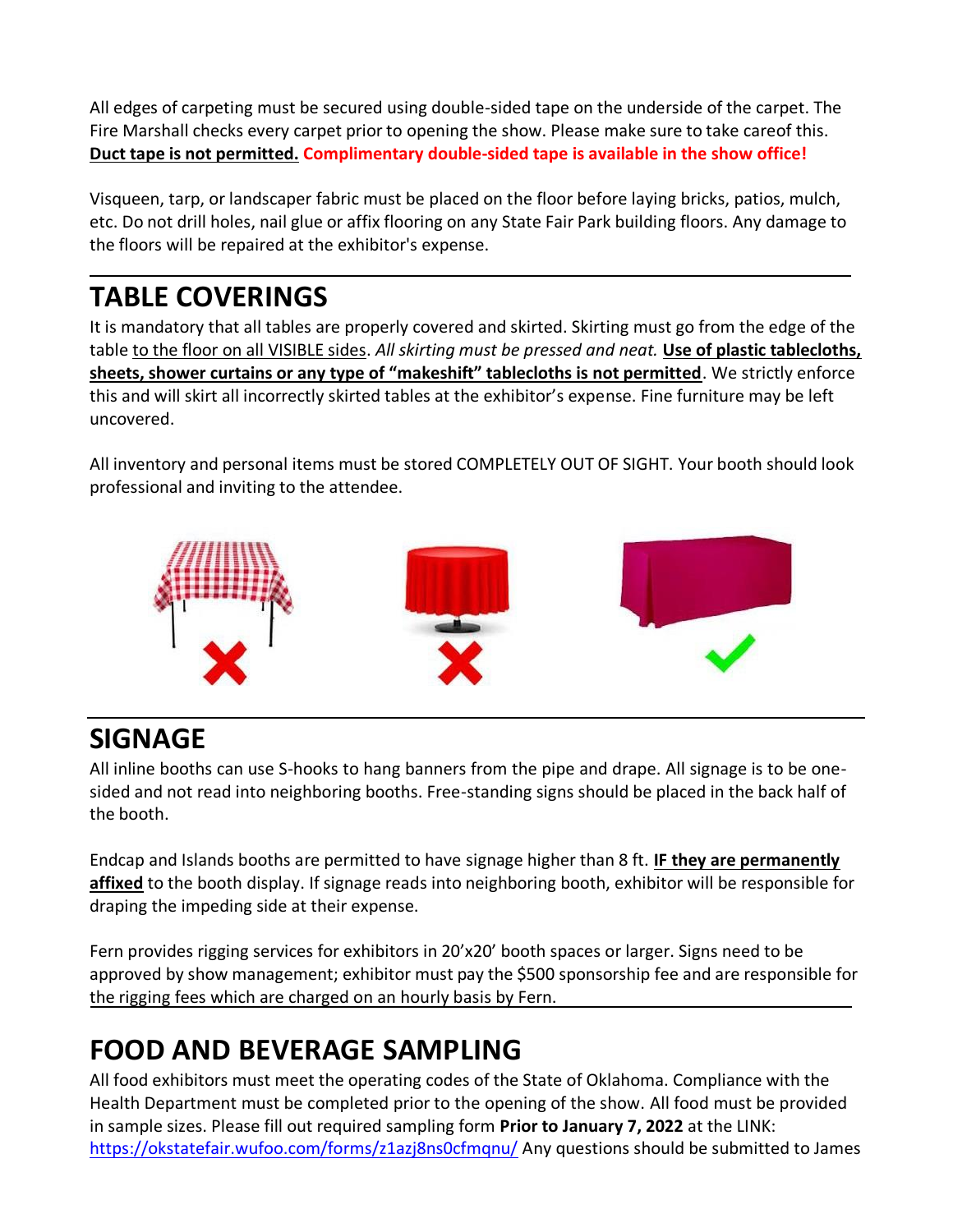### **AUDIO/SOUND/MUSIC**

Use of audio equipment, microphones and musical instruments are permitted. If there is a problem with volume, Show Management reserves the right to prohibit the exhibitor from using sound equipment for the reminder of the show. Music is **ONLY** allowed as part of a product demonstration. Unless ASCAP licensed, exhibitors are not to play music (including radio broadcast) on the show floor.

### **VEHICLES IN EXHIBITS**

If you plan on having a vehicle in your booth as part of your display, please contact Show Management for approval and move-in instructions.

- $\triangleright$  Visqueen must be put down on the floor before the vehicle is driven into place.
- $\triangleright$  All vehicles must have a locking gas cap or gas cap sealed with tape and no more than 1/4 tank of gas in the vehicle. (This is strictly enforced by the fire marshal!)
- $\triangleright$  A set of keys must be left with Show Management for the duration of the show.
- $\triangleright$  All vehicle batteries must be disconnected, and cables taped after inspection by Fire Marshall

### **SECURITY**

Security is provided 24 hours throughout the event. Every reasonable precaution will be taken to protect exhibitors' property, but Show Management assumes no responsibility for any losses due to fire, theft, robbery, damage, accident, or other causes.

### **INSURANCE**

Show Management is insured against public liability and property damage claims arising out of the conduct of the show. This insurance does not cover exhibitors' property, which is placed on display at the exhibitor's risk. Please refer to items 4 and 5 on your exhibitor contract/application or contact Show Management if you have questions.

Exhibitors may purchase event insurance through Buttine Exhibition & Event Insurance. Applications can be filled out online at <http://www.buttine.com/eventExhibitor.html>

### **OKLAHOMA SALES TAX**

Tax rate on State Fairground property is 8.625% (subject to change). Every company is responsible for reporting sales tax for both the city and the state.

### **ALCOHOL POLICY**

Alcohol consumption is strictly forbidden for exhibitors during all move-in, move-out, and show hours. Additionally, the use or distribution of illegal drugs is strictly forbidden. Any persons including exhibitors, service providers, employees, attendees or anyone else working at or attending the show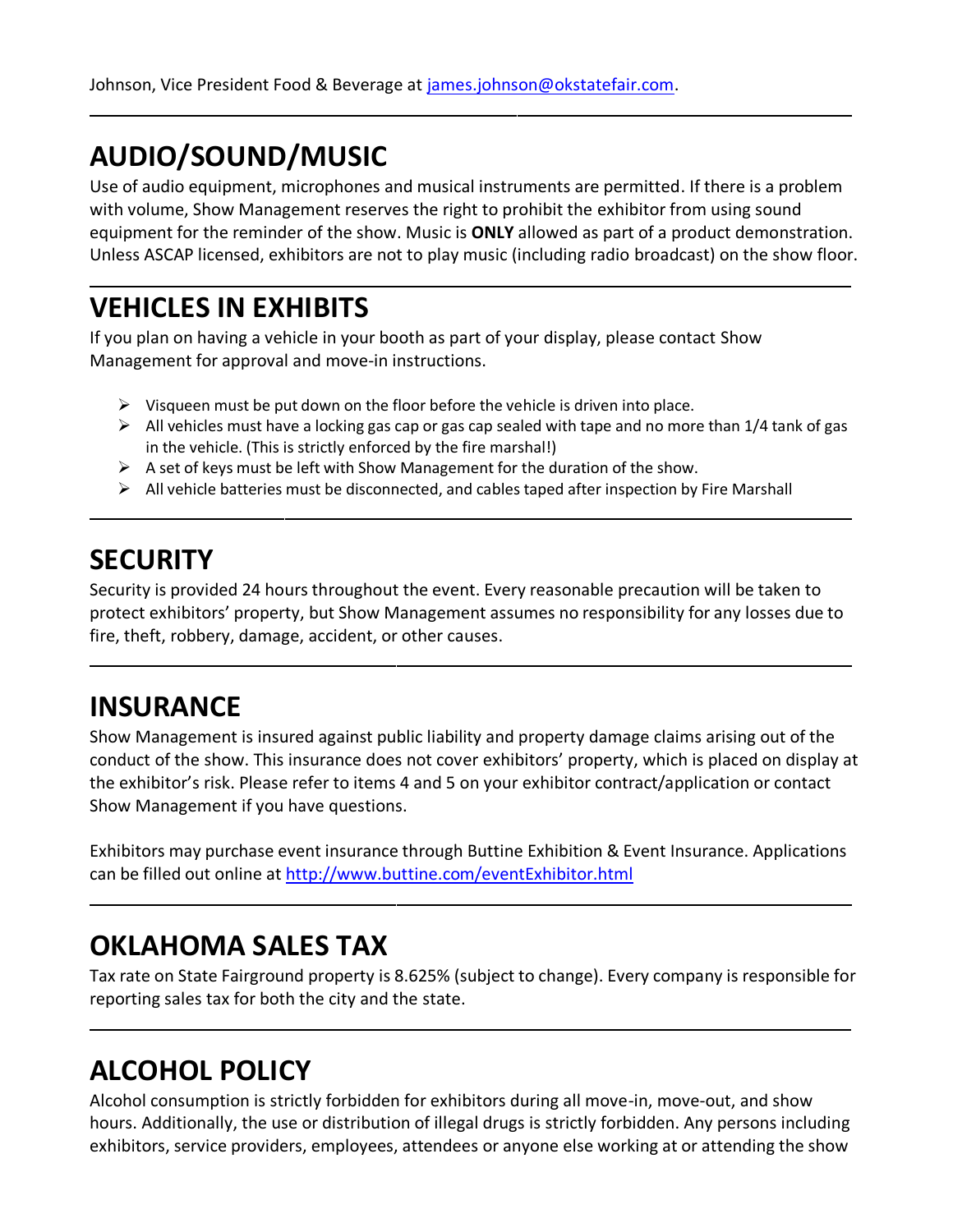that does not comply with this policy will be removed from the show and their credentials will be revoked.

### **SHIPPING INFORMATION**

ADVANCE SHIPMENTS: All shipments must be pre-paid. Collect shipments will not be accepted. The last date to ship to the warehouse is January 14, 2022. To avoid delay (and save money), call or writeyour orders before you move in.

**Deadline of January 14, 2022 - Label each piece as follows:**

To: Exhibiting Company Name/Booth# For: The OKC Home + Garden Show 2022 c/o Fern YRC Freight 8000 SW 15th Street Oklahoma City, OK 73128

#### **DIRECT SHIPMENTS: Direct shipments to the show will be accepted January 18 - 20 (Shipments cannot arrive before 8:00 am)** and should be marked as follows:

To: Exhibiting Company Name/Booth# For: The OKC Home + Garden Show 2022 c/o Fern OKC State Fairgrounds—Bennett Event Center 3101 Gordon Cooper Blvd. Oklahoma City, OK 73107

Shipments made directly to the State Fair Park must arrive no earlier than the first day of move-in (January 18, 2022) and the exhibitor must be present to accept delivery. For more information on shipping to/from the show, and applicable drayage costs, please contact Fern at 800-774-1251.

### **ADDITIONAL BUILDING INFORMATION**

- Emergency Exit doors are NOT to be propped open.
- Construction of exhibit booths/materials that require sawing, chopping, painting/varnishing, welding, or will result in dust or other airborne byproduct or potentially cause excessively dirty or damaging effects must be performed OUTSIDE of building structures on appropriate surfaces leaving no residue or damage to surface.
- NO BALLOONS
- Carts, dollies and general load-in/load-out or restocking are prohibited from any of the glassdoored lobbies – no exceptions.
- There is no show/vendor access from the north side of the Bennett Event Center building (side with loading docks and kitchen facilities opposite main entrance) without the advance, expressed written consent of SFP to the show manager.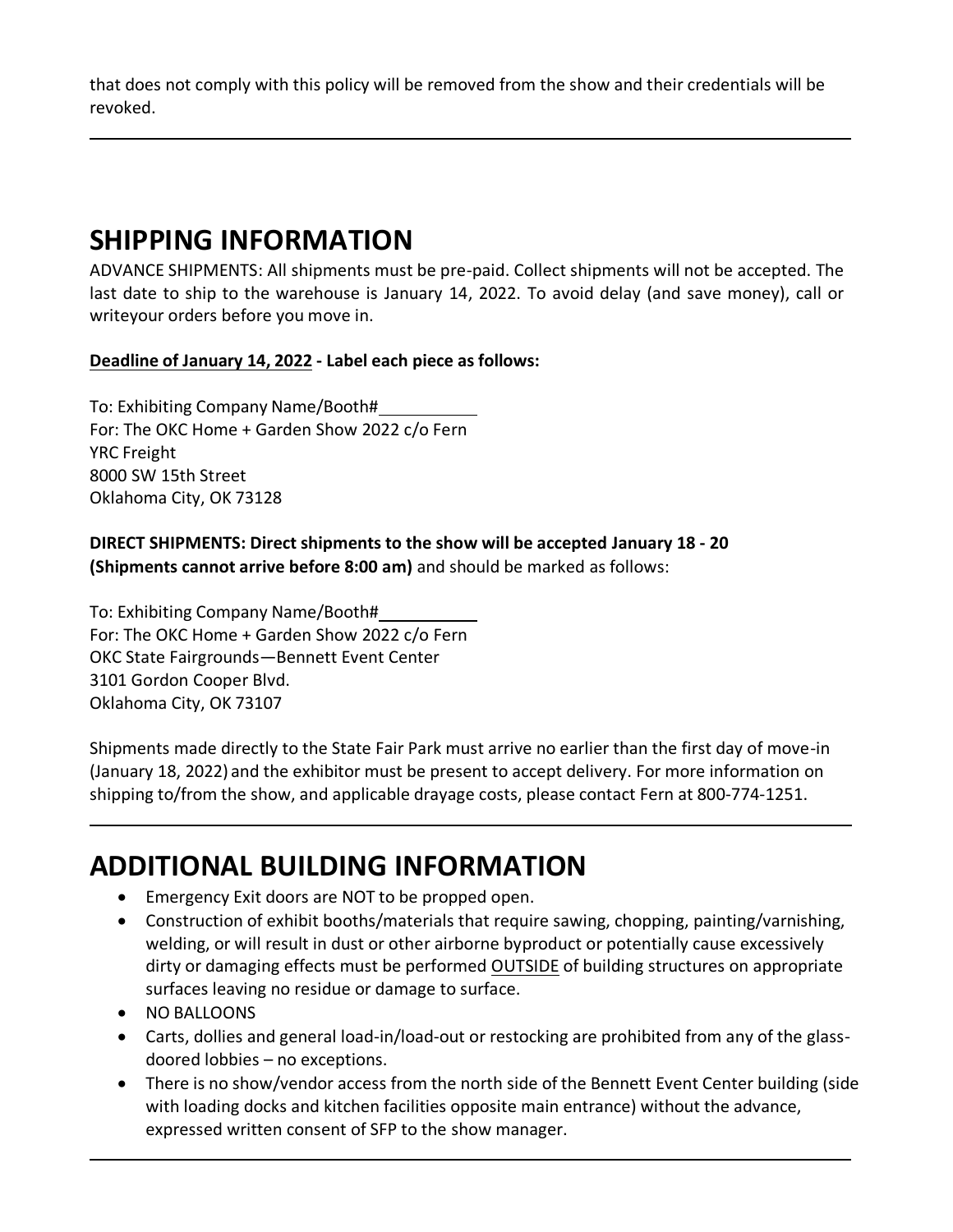### **FIRE MARSHALL RULES & REGULATIONS**

For the most up to date rules and regulations visit the OKC Fairgrounds Site: [Click Here](https://okcfairgrounds.com/uploads/okcfiremarshalrequirements.pdf)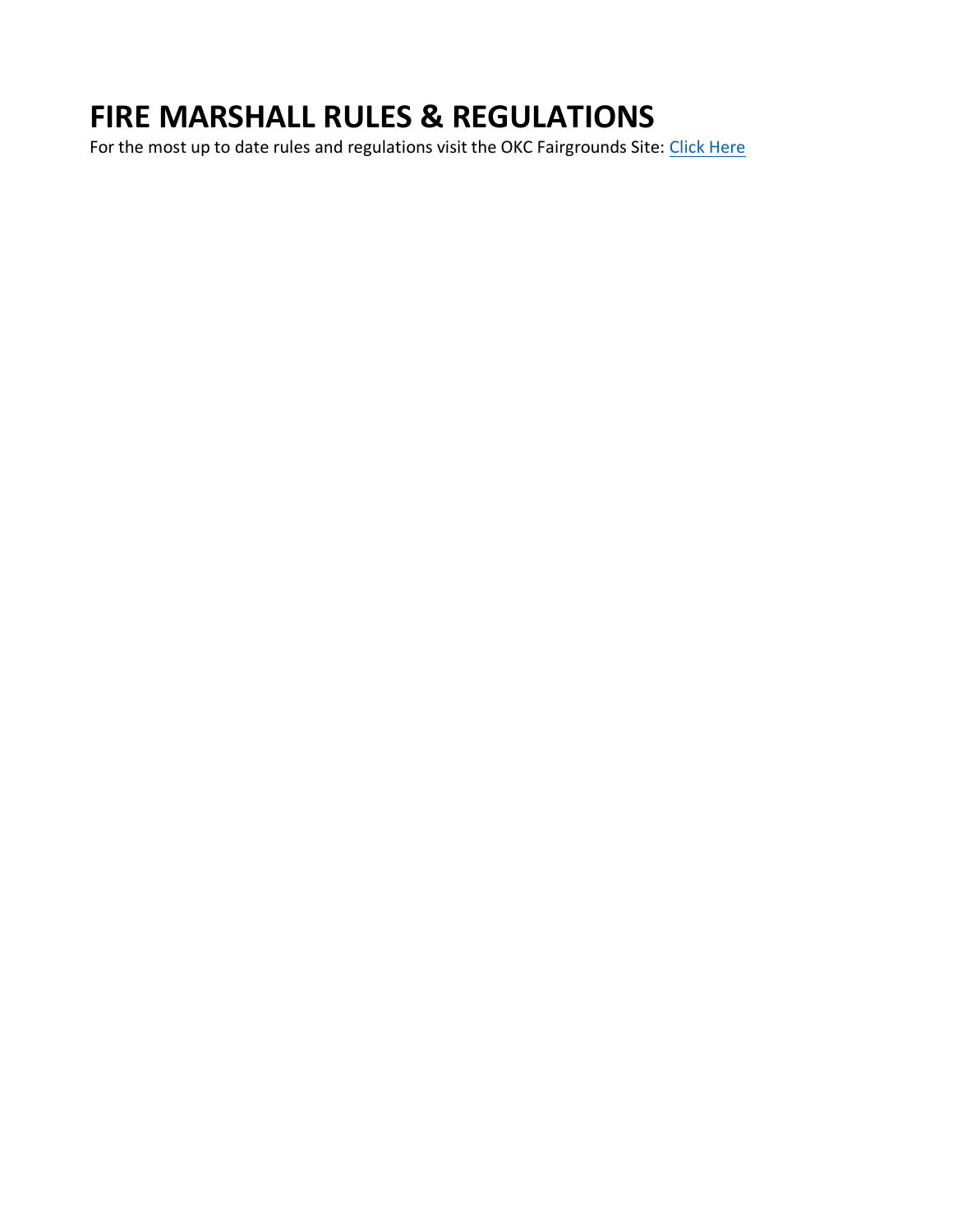

**\*\*Restocking Trailers = Park between Pavilion and Bennett\*\* \*\*Empty Trailers = Park by the RV Parking\*\***